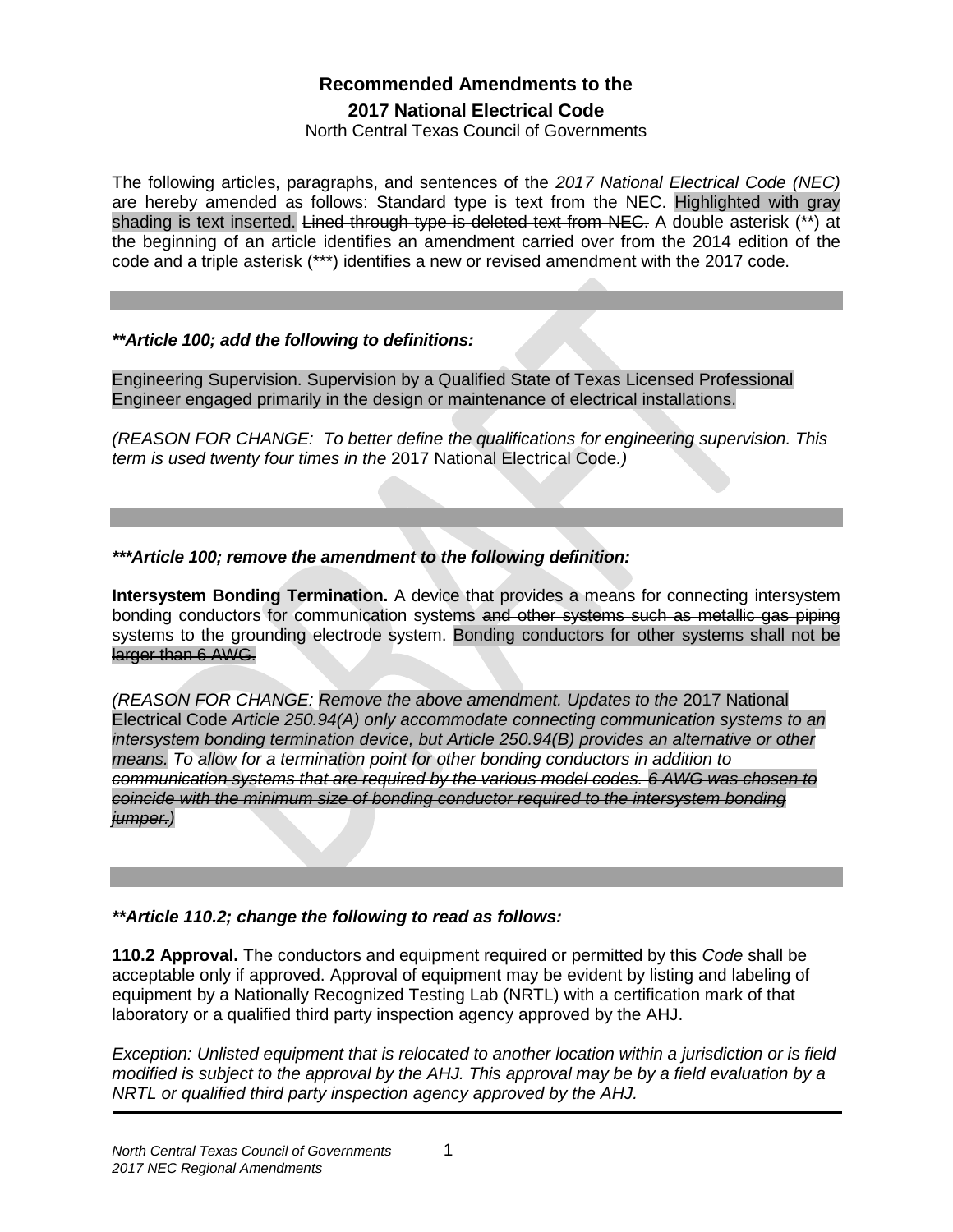Manufacturer's self-certification of any equipment shall not be used as a basis for approval by the AHJ.

Informational Note No. 1: See 90.7, Examination of Equipment for Safety, and 110.3, Examination, Identification, Installation, and Use of Equipment. See definitions of *Approved*, *Identified*, *Labeled*, and *Listed*.

Informational Note No. 2: Manufacturer's self-certification of equipment may not necessarily comply with U.S. product safety standards as certified by an NRTL.

Informational Note No. 3: National Fire Protection Association (NFPA) 790 and 791 provide an example of an approved method for qualifying a third party inspection agency.

*(REASON FOR CHANGE: To add clarity and provide more positive options for enforcement and approval of unlisted equipment.)*

*\*\*\*Article 210.52(G) (1) Garages:* **remove the amendment that deleted the following:**

**(1) Garages.** In each attached garage and in each detached garage with electric power. The branch circuit supplying this receptacle(s) shall not supply outlets outside of the garage. At least one receptacle outlet shall be installed for each car space.

(*REASON FOR CHANGE: Installations in compliance with this Code are not necessarily efficient, convenient, or adequate for good service or future expansion of electrical use.)*

*(REASON FOR CHANGE: Updates to this section in the* 2017 National Electrical Code *provided relief by removing "shall not supply outlets outside of the garage.")*

**\*\*\*Article 230.71(A); remove the amendment that added the following exception:**

Exception: Multi-occupant buildings. Individual service disconnecting means is limited to six for each occupant. The number of individual disconnects at one location may exceed six.

*(REASON FOR CHANGE: This is currently the accepted installation practice of the region. No noteworthy complaints have surfaced. It is more reasonable than the current NEC requirements. It allows more than six disconnects grouped at one location. This also allows designers more flexibility in the placement of electrical meters and main service disconnects.)*

*(REASON FOR CHANGE: This is below the minimum standard of the* 2017 National Electrical Code *adopted by the State of Texas.)*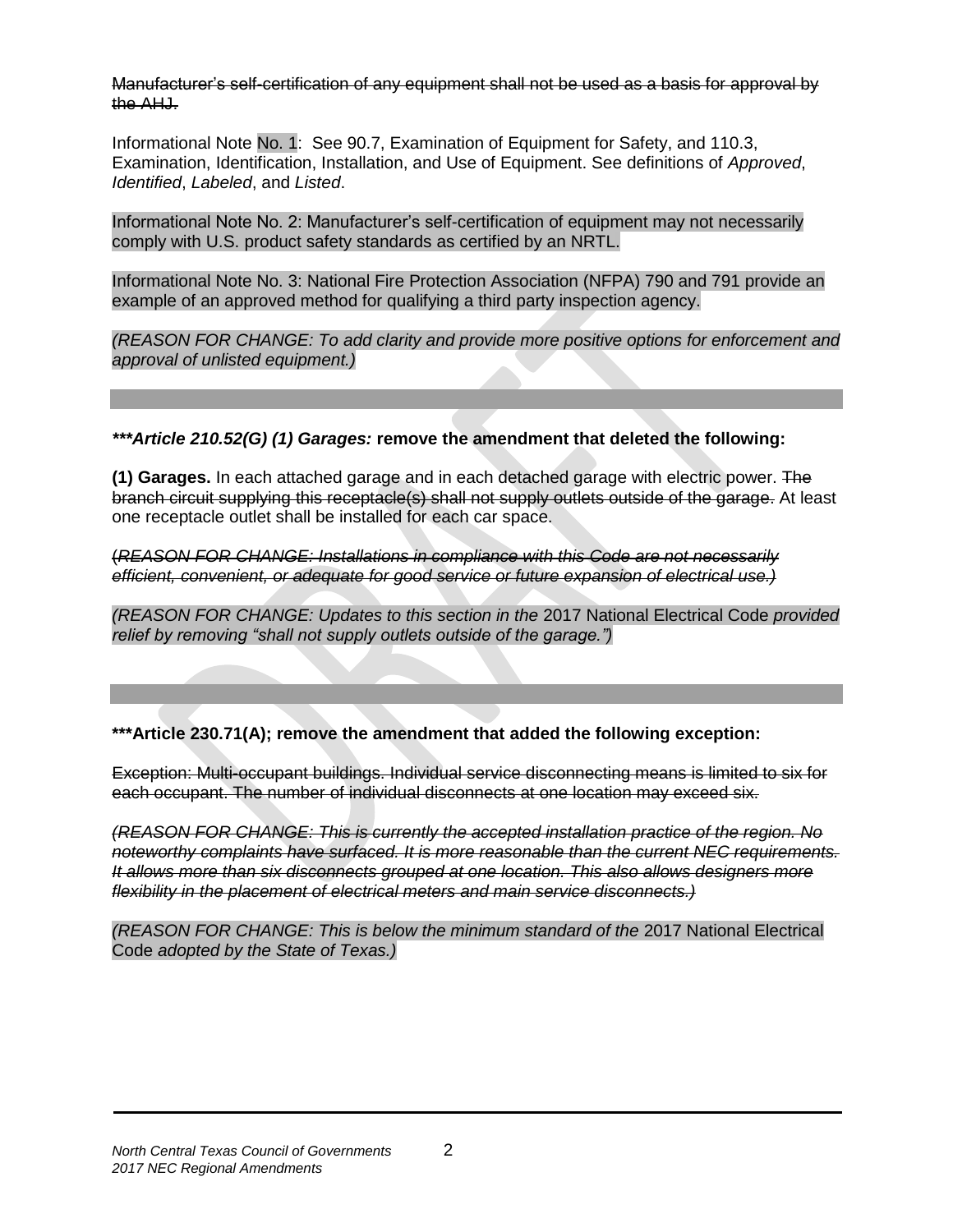*\*\*Article 240.91; delete the Article.* 

*(REASON FOR CHANGE: Present day equipment is not listed and has not been evaluated for the use. Removing this article may prevent both installers and AHJ's from misapplying the Code.)*

**\*\*\*Article 300.11; remove the amendment that added the following exception:**  Exception: Ceiling grid support wires may be used for structural supports when the associated wiring is located in that area, not more than two raceways or cables supported per wire, with a maximum nominal metric designation 16 (trade size 1/2").

*(REASON FOR CHANGE: To provide limited support of raceways and cables by ceiling grid support wire.)*

*(REASON FOR CHANGE: This is below the minimum standard of the* 2017 National Electrical Code *adopted by the State of Texas.)*

*\*\*\*Article 310.15(B) (7); remove the amendment that changed the following to read as follows:*

**(7)** This Article shall not be used in conjunction with 220.82.

*(REASON FOR CHANGE: 310.15(B) (7) has been revised and the table has been deleted.)*

*(REASON FOR CHANGE: Upon review of the 2014 and 2017 code-making panel 6 and in conjunction with the wire manufacturing industry, based on the diversification of loads in modern construction, this amendment becomes irrelevant.)*

*\*\*Article 500.8 (A) (3); change to read as follows:* 

#### **500.8 Equipment.**

Articles 500 through 504 require equipment construction and installation that ensure safe performance under conditions of proper use and maintenance.

Informational Note No. 1: It is important that inspection authorities and users exercise more than ordinary care with regard to installation and maintenance.

Informational Note No. 2: Since there is no consistent relationship between explosion properties and ignition temperature, the two are independent requirements.

Informational Note No. 3: Low ambient conditions require special consideration. Explosion proof or dust-ignition proof equipment may not be suitable for use at temperatures lower than -25°C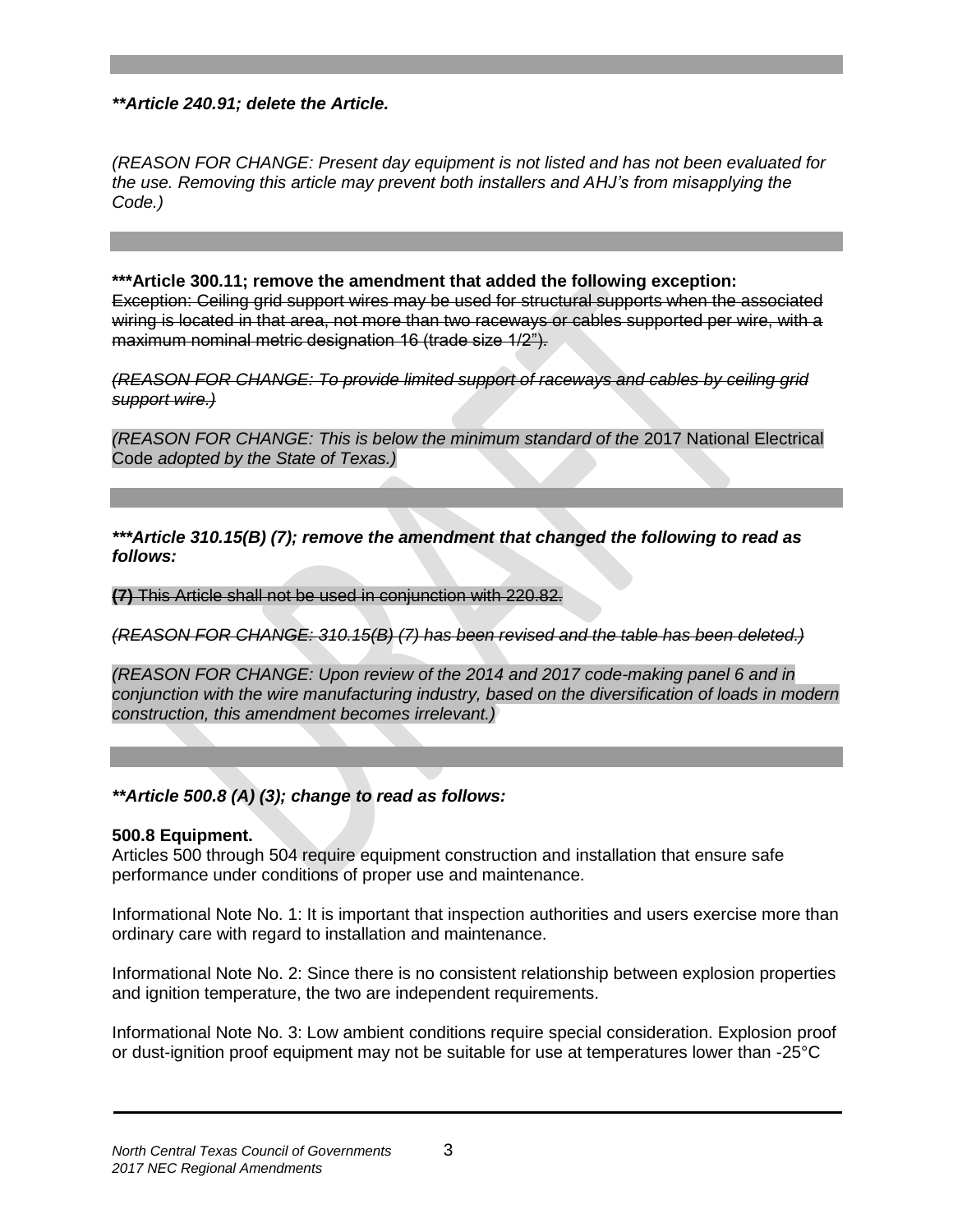(-13°F) unless they are identified for low-temperature service. However, at low ambient temperatures, flammable concentrations of vapors may not exist in a location classified as Class I, Division 1 at normal ambient temperature.

**(A) Suitability.** Suitability of identified equipment shall be determined by one of the following:

- (1) Equipment listing or labeling;
- (2) Evidence of equipment evaluation from a qualified testing laboratory or inspection agency concerned with product evaluation; or,
- (3) Evidence acceptable to the authority having jurisdiction such as a manufacturer's selfevaluation or an owner's engineering judgment. an engineering judgment signed and sealed by a qualified Registered licensed Professional Engineer in the State of Texas.

Informational Note: Additional documentation for equipment may include certificates demonstrating compliance with applicable equipment standards, indicating special conditions of use, and other pertinent information.

*(REASON FOR CHANGE: Carry over from previous amendment with change to better define the qualifications for an engineering judgment.)*

# *\*\*Article 505.7 (A) changed to read as follows:*

## **505.7 Special Precaution.**

Article 505 requires equipment construction and installation that ensures safe performance under conditions of proper use and maintenance.

Informational Note No. 1: It is important that inspection authorities and users exercise more than ordinary care with regard to the installation and maintenance of electrical equipment in hazardous (classified) locations.

Informational Note No. 2: Low ambient conditions require special consideration. Electrical equipment depending on the protection techniques described by 505.8(A) may not be suitable for use at temperatures lower than -20°C (-4°F) unless they are identified for use at lower temperatures. However, at low ambient temperatures, flammable concentrations of vapors may not exist in a location classified Class I, Zones 0, 1, or 2 at normal ambient temperature.

**(A) Implementation of Zone Classification System.** Classification of areas, engineering and design, selection of equipment and wiring methods, installation, and inspection shall be performed by a qualified persons Registered licensed Professional Engineer in the State of Texas.

*(REASON FOR CHANGE: Carry over from previous amendment with change to better define the qualifications for an engineering judgment.)*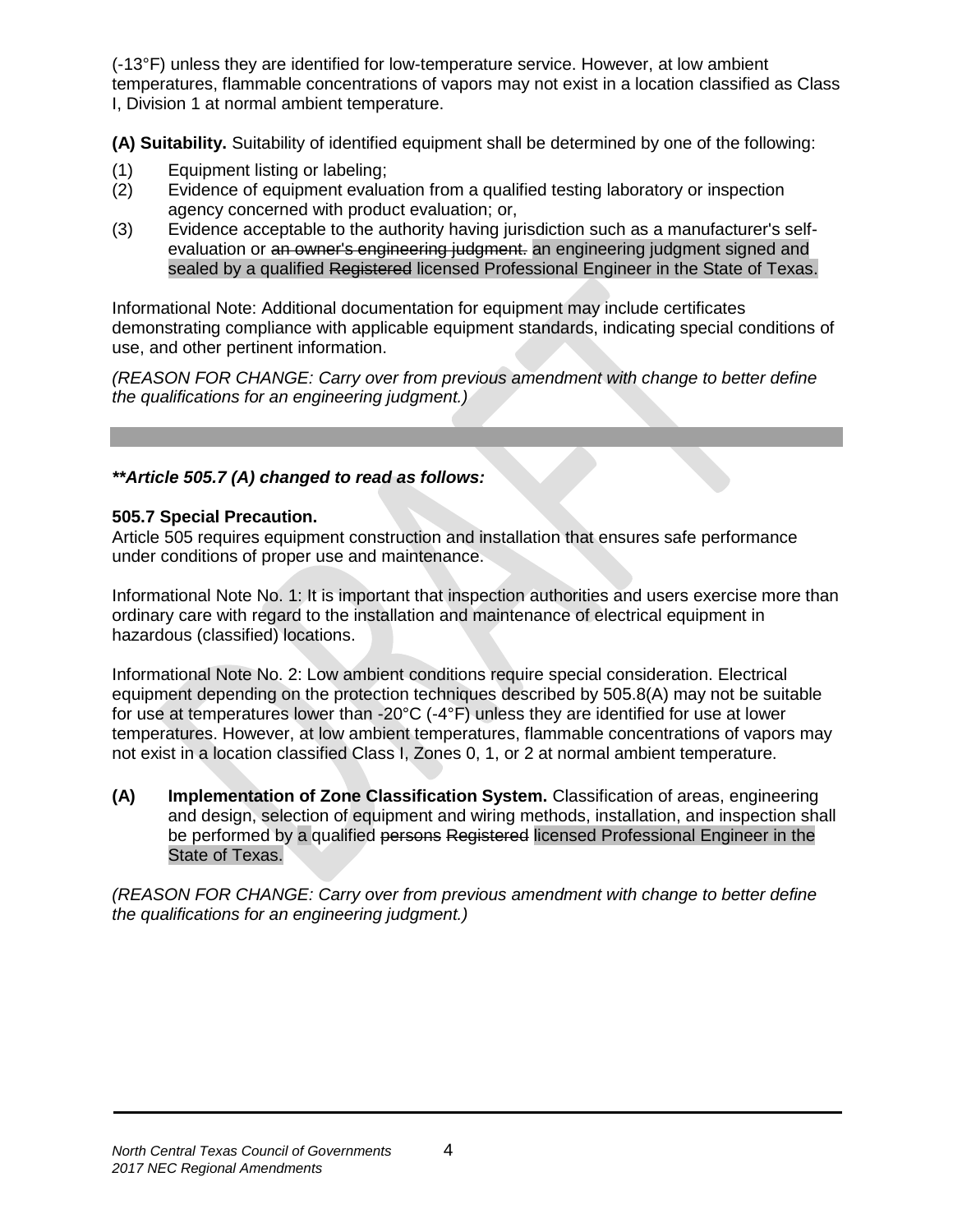### **\*\*\*Article 517.30 Essential Electrical Systems for Hospitals; remove the amendment that created a new (H) and added the following language:**

**(G) Coordination.** Overcurrent protective devices serving the equipment branch of the essential electrical system shall be coordinated for the period of time that a fault's duration extends beyond 0.1 second.

Exception No. 1: Between transformer primary and secondary overcurrent protective devices, where only one overcurrent protective device or set of overcurrent protective devices exists on the transformer secondary.

Exception No. 2: Between overcurrent protective devices of the same size (ampere rating) in series.

Informational Note: The terms coordination and coordinated as used in this section do not cover the full range of overcurrent conditions.

**(H) Selective Coordination.** Overcurrent protective devices serving the life safety, and critical branches of the essential electrical system shall be selectively coordinated with all supply-side overcurrent protective devices.

Exception No. 1: Between transformer primary and secondary overcurrent protective devices, where only one overcurrent protective device or set of overcurrent protective devices exists on the transformer secondary.

Exception No. 2: Between overcurrent protective devices of the same size (ampere rating) in series.

Informational Note: The terms coordination and coordinated as used in this section do not cover the full range of overcurrent conditions.

*(REASON FOR CHANGE: Changes made by deleting the definition of emergency systems in Article 517 Health Care Facilities and removing emergency systems as "Essential Electrical Systems for Hospitals in 517.30(B) (2), plus the new addition of section 517.30(G) for "Coordination" instead of using selective coordination, has diminished the reliability of the "Life Safety and Critical Branches of the Essential Electrical System" to deliver power to vital loads. By providing only "coordination," the instantaneous portion of the time-current curve has been eliminated from the overcurrent device settings.)*

*(REASON FOR CHANGE: Due to no action by the 2017 code-making panel 15 and NFPA 99, this amendment is not applicable.)*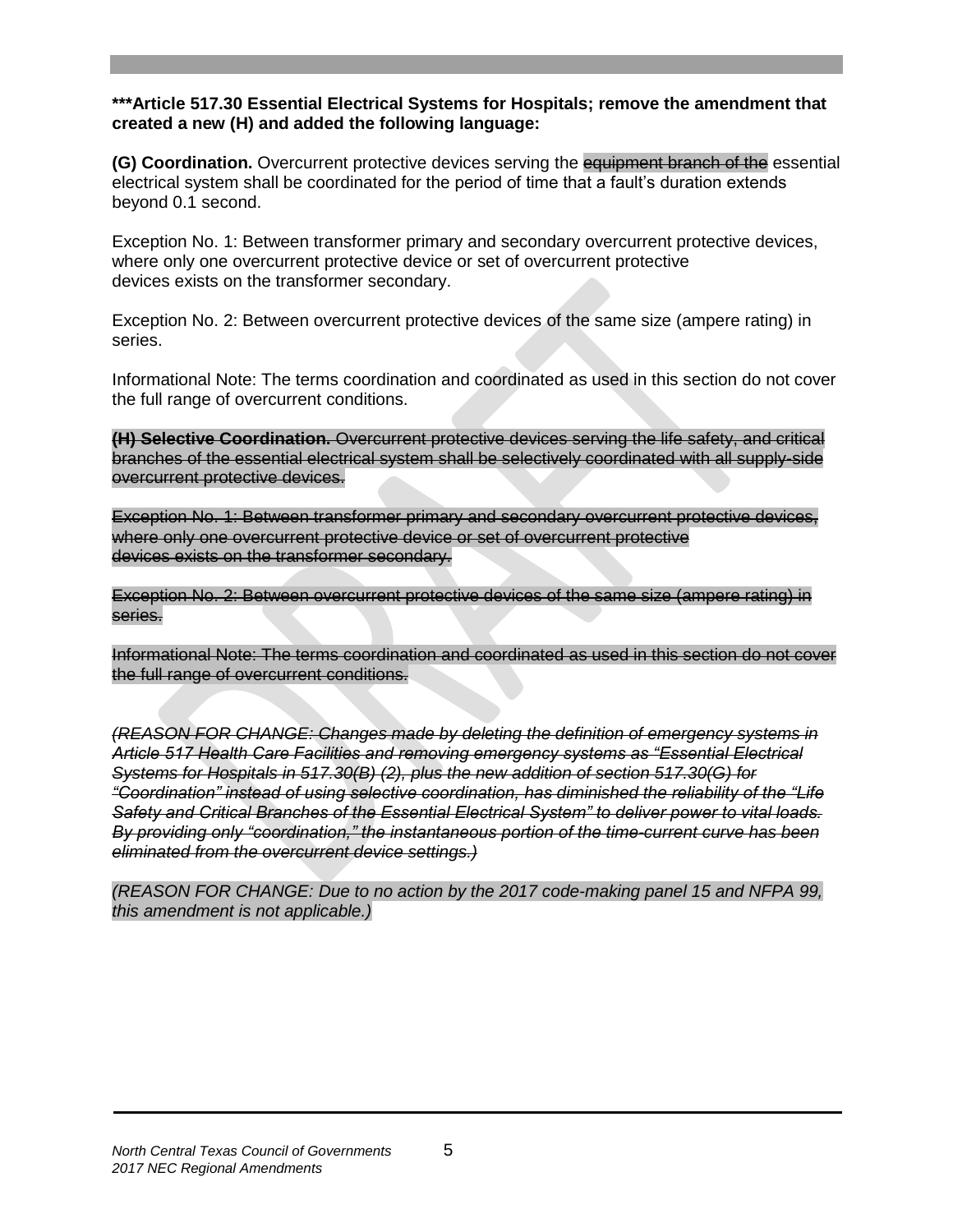# **\*\*\*Article 600.6(A) (1) At Point of Entry to a Sign; Exception 1 changed to read as follows:**

Exception No.1: A disconnect shall not be required for branch circuits(s) or feeder conductor(s) passing through the sign where enclosed in a Chapter 3 listed raceway or metal-jacketed cable identified for the location. The conductor(s) shall not serve the sign body or sign enclosure where passing through.

### **\*\*\*Article 600.6(A) (1) At Point of Entry to a Sign; create a new Exception No. 2 to add the following language:**

Exception No. 2. A disconnect shall not be required at the point of entry to a sign body, sign enclosure, or pole for branch circuit conductor(s). The conductors shall be enclosed in a Chapter 3 listed raceway or metal-jacketed cable identified for the location. The conductor(s) shall be routed to a device box which contains the disconnect. A field-applied permanent warning label that is visible during servicing shall be applied to the raceway at or near the point of entry into the sign enclosure or sign body. The warning label shall comply with 110.21(B) and state the following: "Danger. This raceway contains energized conductors." The marking shall include the location of the disconnecting means for the energized conductor(s). The disconnecting means shall be capable of being locked in the open position in accordance with 110.25.

#### **\*\*\*Article 600.6(A) (1) At Point of Entry to a Sign; move the original Exception 2 to create a new Exception No. 3 and add the following language:**

Exception No. 3: A disconnect shall not be required at the point of entry to a sign enclosure or sign body for branch circuit(s) or feeder conductor(s) that supply an internal panelboard(s) in a sign enclosure or sign body. The conductors shall be enclosed in a Chapter 3 listed raceway or metal-jacketed cable identified for the location. A field-applied permanent warning label that is visible during servicing shall be applied to the raceway at or near the point of entry into the sign enclosure or sign body. The warning label shall comply with 110.21(B) and state the following: "Danger. This raceway contains energized conductors." The marking shall include the location of the disconnecting means for the energized conductor(s). The disconnecting means shall be capable of being locked in the open position in accordance with 110.25.

(*2017 Code)* Informational Note: The location of the disconnect is intended to allow service or maintenance personnel complete and local control of the disconnecting means.

*(REASON FOR CHANGE: This is a modification of the nationwide sign manufacturing practice that was standard before the 2014 Code revision. It is more reasonable but not less than the current Code requirements. It provides local control of the disconnect by service personnel as the informational note suggests, while requiring a sign disconnect to be at or within sight of the sign. This also allows sign designers more flexibility in the placement of the disconnecting means in relation to the location of the sign.)*